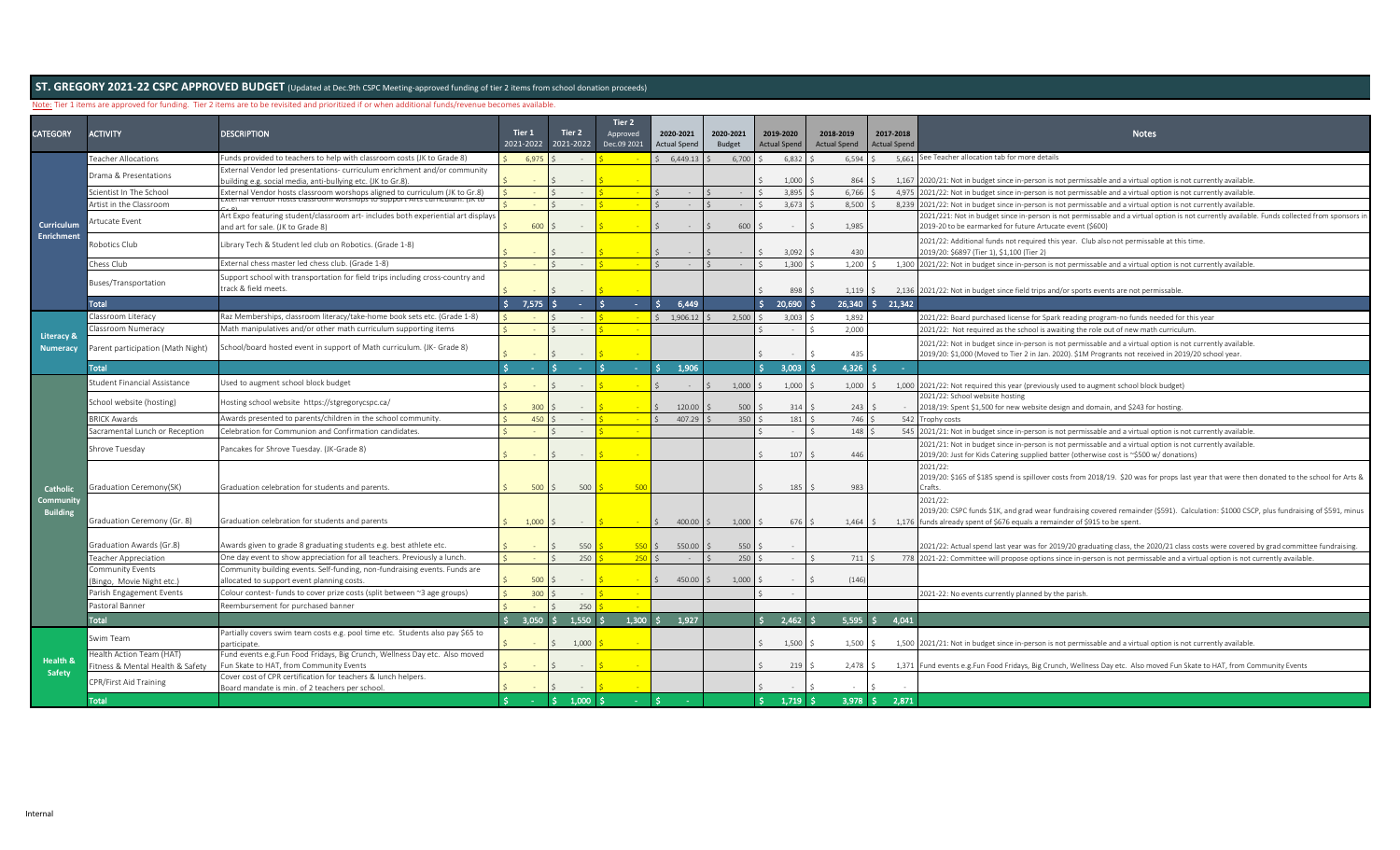| <b>CATEGORY</b>            | <b>ACTIVITY</b>                                     | <b>DESCRIPTION</b>                                                                                                                                                                                                                        | Tier 1                               | Tier 2         | Tier 2<br>Approved<br>2021-2022 2021-2022 Dec.09 2021 | 2020-2021<br>Actual Spend   | 2020-2021<br>Budget | 2019-2020<br><b>Actual Spend</b> | 2018-2019<br><b>Actual Spend</b> | 2017-2018<br><b>Actual Spend</b> | <b>Notes</b>                                                                                                                                                  |
|----------------------------|-----------------------------------------------------|-------------------------------------------------------------------------------------------------------------------------------------------------------------------------------------------------------------------------------------------|--------------------------------------|----------------|-------------------------------------------------------|-----------------------------|---------------------|----------------------------------|----------------------------------|----------------------------------|---------------------------------------------------------------------------------------------------------------------------------------------------------------|
|                            | Council expenses<br>(Event coffee, stationery etc.) |                                                                                                                                                                                                                                           | $350$ \$                             | $\sim 10^{-1}$ | <b>Contract</b>                                       | $\frac{1}{2}$ 337.74 \$     | 300S                | $355 \quad $$                    | $598 \quad$ \$                   | 1,008                            |                                                                                                                                                               |
| Council<br><b>Expenses</b> | Paypal Fees                                         | Fees associated with on-line purchases and/or credit/debit purchases at events<br>e.g. Pizza, Subway, etc                                                                                                                                 |                                      |                |                                                       |                             | $1,500$ \$          | $1,588$ \$                       | 2,011                            |                                  |                                                                                                                                                               |
|                            | <b>Banking Fees</b>                                 | Banking fees e.g. monthly charges, NSF fees etc.                                                                                                                                                                                          | 500 <sup>o</sup>                     |                |                                                       |                             | 500 <sup>°</sup>    | 159                              |                                  |                                  | 2021/22: Budgetting for fees and cheque orders (should parents request refund of pizza lunch funds)                                                           |
|                            | Total                                               |                                                                                                                                                                                                                                           | 850 5                                |                |                                                       | 338                         |                     | $2,101$ \$                       | $2,610$ \$                       | 1,008                            |                                                                                                                                                               |
|                            | IT Items                                            | Partially or totally cover costs of purchasing new IT equipment e.g.<br>laptops, iPads, projectors etc.                                                                                                                                   |                                      | 10,000         |                                                       | $10,000$ \$ 3,000.00 \$     | $4,000$ \$          | $15,000$ \$                      | $15,000$ \$                      |                                  | 2021/22:<br>2020-21: Replace old teacher laptops and damaged/old projectors. Budget was \$3M (Tier 1), \$1M(Tier 2)<br>2019/20: \$15M (Tier 1), \$5M (Tier 2) |
|                            | FM Speakers                                         | FM speaker systems for teachers to use in the classroom to better projects their<br>voice in the classroom                                                                                                                                |                                      | 1,500          |                                                       |                             |                     |                                  |                                  |                                  |                                                                                                                                                               |
|                            | Custodial Supplies                                  | Leafblower & Weedwacker                                                                                                                                                                                                                   |                                      | 500            |                                                       |                             |                     |                                  |                                  |                                  |                                                                                                                                                               |
| Capital                    | Outdoor School Yard Games                           | Reembursement for cost of painting school yard activity lines                                                                                                                                                                             |                                      | 2,700          |                                                       |                             |                     |                                  |                                  |                                  |                                                                                                                                                               |
| <b>Expenses</b>            | FDK Classroom Supplemental<br>Materials             | <u>Friew FDK teachers from other schools and need to top-up materials in the </u><br>classroom e.g. sandbox, lightboxes, dramatic centres, magnetic whiteboards<br>(permanent items that would remain in the classroom-not consumeables). |                                      | 4,000          | 4,000                                                 |                             |                     |                                  |                                  |                                  |                                                                                                                                                               |
|                            | Music program<br>(Instruments-replace/repair)       | Partially or totally cover costs of purchasing and/or repairing musical<br>instruments and supplies.                                                                                                                                      |                                      | 300            | <b>Co</b>                                             | $962.49$ \$<br>$\mathsf{S}$ | $1,000$ \$          | $18,555$ \$                      | $\sim$                           | $\zeta$                          | 5,300 2020/21: Cover the cost of a portable piano.                                                                                                            |
|                            | Phys Ed Equipment (replace/repair)                  | Partially or totally cover costs of purchasing phys. Ed. Equipment e.g. balls                                                                                                                                                             |                                      | 3,500          |                                                       |                             |                     | $2,386$ \$                       |                                  |                                  | 12,757 \$ 3,439 2018/19: Spent \$7,339 on gym mats, \$1759.92 on gym benches, and \$3,658 on reparing and replacing equipment e.g. balls, bags etc.           |
|                            | Total                                               |                                                                                                                                                                                                                                           | S.<br><b>Contract</b>                | $22,500$ \$    | $14,000$ \$                                           | 3,962                       |                     | $35,941$ \$                      |                                  | 27,757 \$ 8,739                  |                                                                                                                                                               |
|                            |                                                     | 2021/22 Tier 1 Budget (approved Oct.27th)                                                                                                                                                                                                 | $\frac{1}{2}$ \$ 11,475 \$ 25,050 \$ |                | 15,300                                                | 14,583<br>$\hat{S}$         |                     | $$65,916$ \$                     |                                  | 70,605 \$ 38,001                 |                                                                                                                                                               |
|                            |                                                     | 2021/22 Tier 2 Budget (approved items as of Dec.9th-column G)                                                                                                                                                                             | \$15,300                             |                |                                                       |                             |                     |                                  |                                  |                                  |                                                                                                                                                               |
|                            |                                                     | Suggested carryover for 2022-23 CSPC budget                                                                                                                                                                                               | 3,000                                |                |                                                       |                             |                     |                                  |                                  |                                  |                                                                                                                                                               |
|                            |                                                     | 2021/22 Total Budget                                                                                                                                                                                                                      | Š.<br>29,775                         |                |                                                       |                             |                     |                                  |                                  |                                  |                                                                                                                                                               |
|                            |                                                     | 2021/22 Carryover Cash (as of August 2021 Financials)                                                                                                                                                                                     | \$13,857                             |                |                                                       |                             |                     |                                  |                                  |                                  |                                                                                                                                                               |
|                            |                                                     | Projected 2021-2022 Revenue                                                                                                                                                                                                               | \$16,404                             |                |                                                       |                             |                     |                                  |                                  |                                  |                                                                                                                                                               |
|                            |                                                     | TOTAL 2021/22 REVENUE                                                                                                                                                                                                                     | \$30,261                             |                |                                                       |                             |                     |                                  |                                  |                                  |                                                                                                                                                               |
|                            |                                                     | Variance (Budget vs. Revenue)                                                                                                                                                                                                             | S.<br>486                            |                |                                                       |                             |                     |                                  |                                  |                                  |                                                                                                                                                               |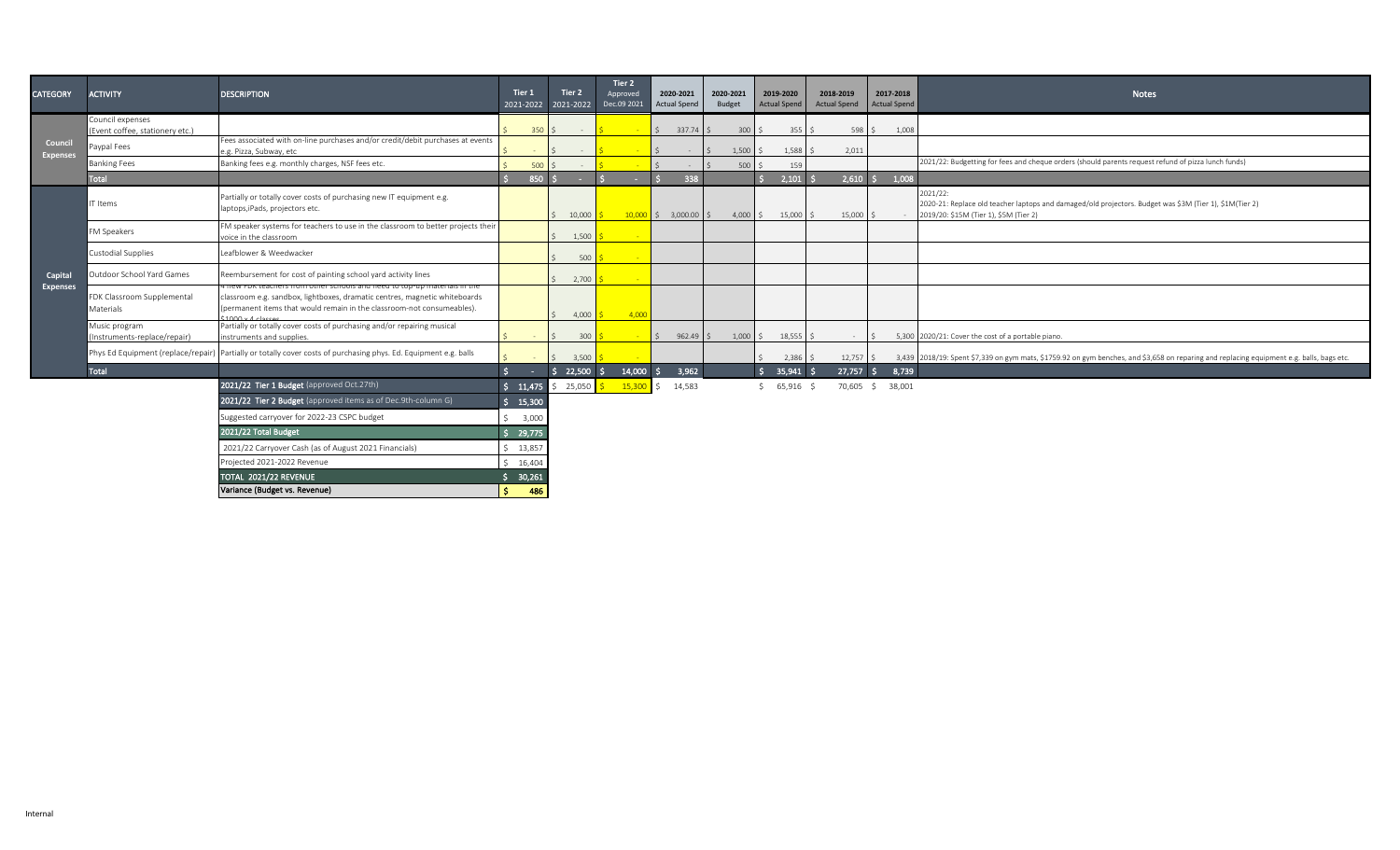## 2021/2022 PROJECTED REVENUE

|               | Note: Revenues are net of any expenses |                                |                                     |                           |                           |                                    |                                                                                                    |
|---------------|----------------------------------------|--------------------------------|-------------------------------------|---------------------------|---------------------------|------------------------------------|----------------------------------------------------------------------------------------------------|
|               | <b>Initiatives</b>                     | Event Date                     | 2021/22<br><b>Projected Revenue</b> | 2020/21<br>Actual Revenue | 2019/20<br>Actual Revenue | <b>SATO SATA</b><br>Actual Revenue | <b>Notes</b>                                                                                       |
| Donations     | School Enhancement Fee                 | Nov-Dec.                       | 15,215                              | N/A                       | N/A                       | N/A                                | Actual revenue as of Dec.9 2021                                                                    |
|               | Pizza and Subway                       | Full Year                      |                                     | 626.20                    | 10,182.43                 | 16,900.09<br>-S                    | Based on participation to date                                                                     |
| Food          | Just Catering for Kids                 | Full Year                      |                                     |                           | 3,063.00                  |                                    | 8,075.15 2019/20: Vendor switched from Kidssentials to Just Catering for Kids (higher kickback)    |
|               | Swiss Chalet                           | <b>TBD</b>                     |                                     | ٠                         |                           |                                    | 829.95 Not running, unless someone takes this on.                                                  |
|               | Grad Cookbook                          | Year End                       |                                     | 1,831.90                  |                           |                                    | Proceeds used to pay for grad                                                                      |
| Merch         | Recipes in a jar                       | TBC                            |                                     | 1,494.00                  |                           |                                    |                                                                                                    |
|               | Christmas Basket Campaign              |                                |                                     |                           |                           |                                    |                                                                                                    |
|               | Greeting Cards Fundraiser              | TBD                            |                                     | $\overline{\phantom{a}}$  | 12,212.48                 |                                    | New tactic in 2019/20. SGS has 400 families @\$11 per family/box. This is Final #                  |
|               | Grad apparel*                          | Year End                       |                                     | 1,503.67                  | 590.81                    | $\zeta$                            |                                                                                                    |
| Apparel       | Spiritwear                             |                                |                                     |                           | 549.40                    |                                    |                                                                                                    |
| Site          | Flip Give                              | Full Year                      | 1,000                               | 312.00                    |                           |                                    |                                                                                                    |
|               | kickbacks Mabels Labels                | <b>Full Year</b>               | 189                                 | 221.32                    | 269.71                    |                                    | 39.00 Actual revenue as of Nov. 31st 2021 financials                                               |
|               | Dance-A-Thon                           | TBD                            |                                     | $\overline{\phantom{a}}$  | 10,032.99                 | -S                                 | 14,224.21 Valentines dance-a-thon                                                                  |
| <b>Fvents</b> | <b>BBQ Fun Fair</b>                    | TBD                            |                                     | $\overline{\phantom{a}}$  |                           |                                    | (760.23) don't know if this will run. Fundraising looking into options, including Food Trucks      |
|               | Parent Social                          | TBD                            |                                     | $\overline{\phantom{a}}$  |                           |                                    | Marcia & team - will run as a community event - possibly some fundraising                          |
|               | Artucate                               | TBD                            |                                     | $\overline{\phantom{a}}$  | 600.00                    | 4,910.44                           |                                                                                                    |
|               | Progrant (Math Night)                  | n/a                            |                                     | ٠                         | $(1,000.00)$ \$           |                                    | Grant approved by Ministry of Ed. Funds being allocated to Math Night (\$1K) won't be getting this |
| Grants        | Progrant - Parent Involvement          | n/a                            |                                     | 500.00                    | (444.64)                  |                                    | 500 - likely won't get this year                                                                   |
|               | Metro Green Apple Grant                | n/a                            |                                     | $\overline{\phantom{a}}$  |                           |                                    | do not qualify this year                                                                           |
|               |                                        | <b>Total Projected Revenue</b> | 16,404                              | 6,489.09<br>১             | $36,056.18$ \$            | 44,218.61                          |                                                                                                    |

| <b>Bank Account Balance</b> (as of Aug. 31st 2021 financials)    | 29,523 |
|------------------------------------------------------------------|--------|
| Accounts Receivable e.g. Grants \$                               |        |
| minus Parent Credits (Potential refunds for food purchases)   \$ | 14,594 |
| minus adjustment for cheques-see notes \ \$                      | 1.072  |
| 2019/20 Carryover                                                | 13.857 |

30,261 TOTAL REVENUE \$

Notes:

\* Grade Apparel revenue of \$4,045.00, expenses of \$2,541.33, net revenue of \$1,503.67

\$103.96 cash balance adjustment from 2019/20 cheque that had to be reissued last year for an adjusted amount

\$968.41 cheque from 2019/20 grad expense that carried over and funds had been set aside.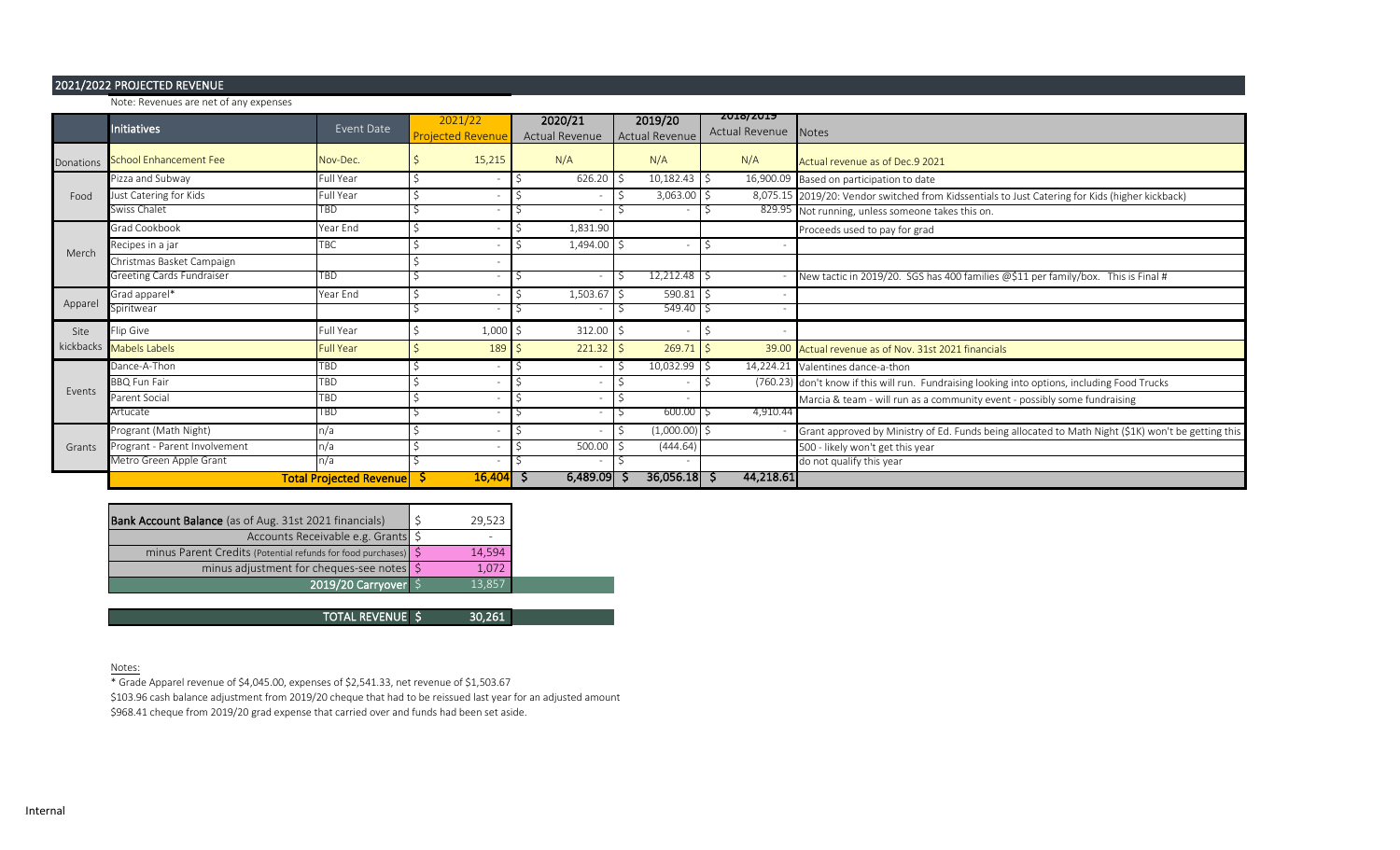|              |               | 2021/2022 SCHOOL ADMINISTRATION WISH LIST       |                                                                                                                                                                                                                                                                                                          |                  |                    |
|--------------|---------------|-------------------------------------------------|----------------------------------------------------------------------------------------------------------------------------------------------------------------------------------------------------------------------------------------------------------------------------------------------------------|------------------|--------------------|
|              | <b>Amount</b> | <b>Item</b>                                     | <b>Notes</b>                                                                                                                                                                                                                                                                                             | Applicable Grade | <b>Budget Tier</b> |
| S            |               | 250 Pastoral Banner                             | Reembursement for purchased banner                                                                                                                                                                                                                                                                       | All grades       | Tier 2             |
| S.           |               | 10,000 IT Items                                 | Projectors, Whiteboards, teacher/student laptops                                                                                                                                                                                                                                                         | All grades       | Tier 2             |
| \$           | 2,700         | Outdoor Games                                   | Reembursement for cost of painting school yard activity lines                                                                                                                                                                                                                                            | All grades       | Tier 2             |
| Ŝ            |               | 500 Custodial Supplies                          | Leafblower, weedwacker                                                                                                                                                                                                                                                                                   | All grades       | Tier 2             |
|              |               | 3,500 Gym Equipment                             | Replacement of gym gear e.g. balls (detailed list provided by Mr. Cooper to Mr. Pannozzo)                                                                                                                                                                                                                | All grades       | Tier 2             |
|              |               | 1,500 FM Speakers                               | FM speaker systems for teachers to use in the classroom-better projects their voice in the classroom. Other schools<br>have purchased these on amazon (~\$80 each). Would provide this as an option to the teachers. This would partially<br>cover the cost and Mr. Pannozzo would cover the difference. | All grades       | Tier 2             |
| -S           |               | Supplement materials for<br>4.000 FDK Classroom | Requesting \$1000 per FDK class for supplemental materials.<br>4 new FDK teachers from other schools and need to top-up materials in the classroom e.g. sandbox, lightboxes,<br>dramatic centres, magnetic whiteboards (permanent items that would remain in the classroom-not consumeables)             | FDK Only         | Tier 2             |
| <sub>S</sub> |               | 300 Musical Equipment                           | Musical instruments Mr. Pereira would use in the vocal program (Mr. Pereira rotates classes- keyboard and thumb<br>piano)                                                                                                                                                                                | All grades       | Tier 1             |
| Ś.           |               | 22,750 Total Funds Requested                    |                                                                                                                                                                                                                                                                                                          |                  |                    |

|               |                                 | 2020/21 SCHOOL ADMINISTRATION WISH LIST (FOR REFERENCE ONLY)                                                                                |                  |                    |
|---------------|---------------------------------|---------------------------------------------------------------------------------------------------------------------------------------------|------------------|--------------------|
| <b>Amount</b> | <b>Item</b>                     | <b>Notes</b>                                                                                                                                | Applicable Grade | <b>Budget Tier</b> |
| - S           | 4.000 IT Items                  | Cover cost of replacing damaged classroom projectors (~\$800 each), and replacing laptops for teachers (~\$500 each)                        | All grades       | Tier 1             |
| - S           | 1.000 Health & Safety           | Paint, pylons, supplies used to keep school safe                                                                                            | All grades       | Tier 1             |
|               | 2.500 Literacy                  | Book Club/Kids Lit/Library materials including RAZ Memberships                                                                              | All grades       | Tier 1             |
|               |                                 | 1,000 Musical Instruments Repair Replace or repair musical instruments and/or other items needed to travel classrooms. Portable piano cost. | Grades 7-8       | Tier 1             |
|               |                                 | 1,000 Student Financial Assistance Used to cover costs (events, trips etc.) for children whose families are unable to cover                 | All grades       | Tier 1             |
|               | 2.000 Principal Disretionary    | To cover upcoming unexpected costs and/or opportunities (Mr. Pannozzo to share for CSPC approval to spend)                                  | All grades       | Tier 2             |
|               | \$ 11,500 Total Funds Requested |                                                                                                                                             |                  |                    |

|    |        | 2019/20 School Administration Wish List (FOR REFERENCE ONLY) |                                                                                                                             | <b>Applicable Grade</b> | <b>Budget Tier</b> |                       |              |                    |
|----|--------|--------------------------------------------------------------|-----------------------------------------------------------------------------------------------------------------------------|-------------------------|--------------------|-----------------------|--------------|--------------------|
|    | Amount | <b>Item</b>                                                  | <b>Notes</b>                                                                                                                |                         |                    |                       |              |                    |
|    |        | Scientist in the School                                      | 1 SIS per class. 30 classes @ \$225 per class (half-day session)                                                            | All grades              | Tier 1             |                       |              |                    |
|    |        | 3,000 Literacy                                               | Book Club/Kids Lit/Library materials including RAZ Memberships                                                              | All grades              | Tier 1             |                       |              |                    |
|    |        | 19,000 Musical Instruments Repair                            | Replace or repair musical instruments e.g. balls, bags etc.                                                                 | Grades 7-8              | Tier 1             |                       |              |                    |
|    |        | 2,000 Psy. Ed.                                               | Replace and replace equipment                                                                                               | All grades              | Tier 1             |                       |              |                    |
| Ŝ. |        | 1,500 Science                                                | Science enrichment materials/supplies                                                                                       | Grades 7-8              | Tier 1             |                       |              |                    |
|    | 6,897  | <b>Robotics Club Materials</b>                               | Robotics Kits for Robotics Club- led by Mr. Luciani and 2 intermediate students                                             | All grades              | Tier 1             | Price per<br>item     | <b>Total</b> |                    |
|    |        |                                                              | 8 Expansion Kits \$275/kit                                                                                                  | Grades 4-6              | Tier 1             | \$275                 | \$2,200      |                    |
|    |        |                                                              | 6 Lego Education Simple Machines Sets \$178/each                                                                            | Grades 1-3              | Tier 1             | <b>S178</b>           | \$1,424      |                    |
|    |        |                                                              | 6 Lego Education Renewable Energy \$309.95/kit                                                                              | Grades 7-8              | Tier 1             | \$310                 | \$2,480      |                    |
|    |        | 1,500 Drama and Presentations                                | Performances/presentations on varying topics e.g. bullying, social media etc.                                               | All grades              | Tier 1             |                       |              | \$6,104 \$6,897.07 |
|    |        | 1,300 Chess Club                                             | Morning and lunch sessions w/ a chess master (grades 1-8)                                                                   | All grades              | Tier 1             |                       |              |                    |
|    |        | 2,260 Virtue Awards                                          | Monthly awards                                                                                                              | All grades              | Tier 1             | will not do this year |              |                    |
|    |        | 1,500 Transportation                                         | Field Trips including Cross Country & Track Meets                                                                           | All grades              |                    |                       |              |                    |
|    |        |                                                              | 1,000 Student Financial Assistance Used to cover costs (events, trips etc.) for children whose families are unable to cover | All grades              | Tier 1             |                       |              |                    |
|    |        | 20,000 IT Items                                              | Purchase additional items that compliment last year's items (spent \$33k last year). Smart board accessories e.g. marke     | 5/6 EF Class            | Tier 2             |                       |              |                    |
|    |        | 500 Front Yard Naturalization                                |                                                                                                                             | All grades              | Tier 1             |                       |              |                    |
|    |        | 2,500 Gym Sound System                                       |                                                                                                                             | All grades              | Tier 1             |                       |              |                    |
|    |        | <b>Total Funds Requested</b>                                 |                                                                                                                             |                         |                    |                       |              |                    |